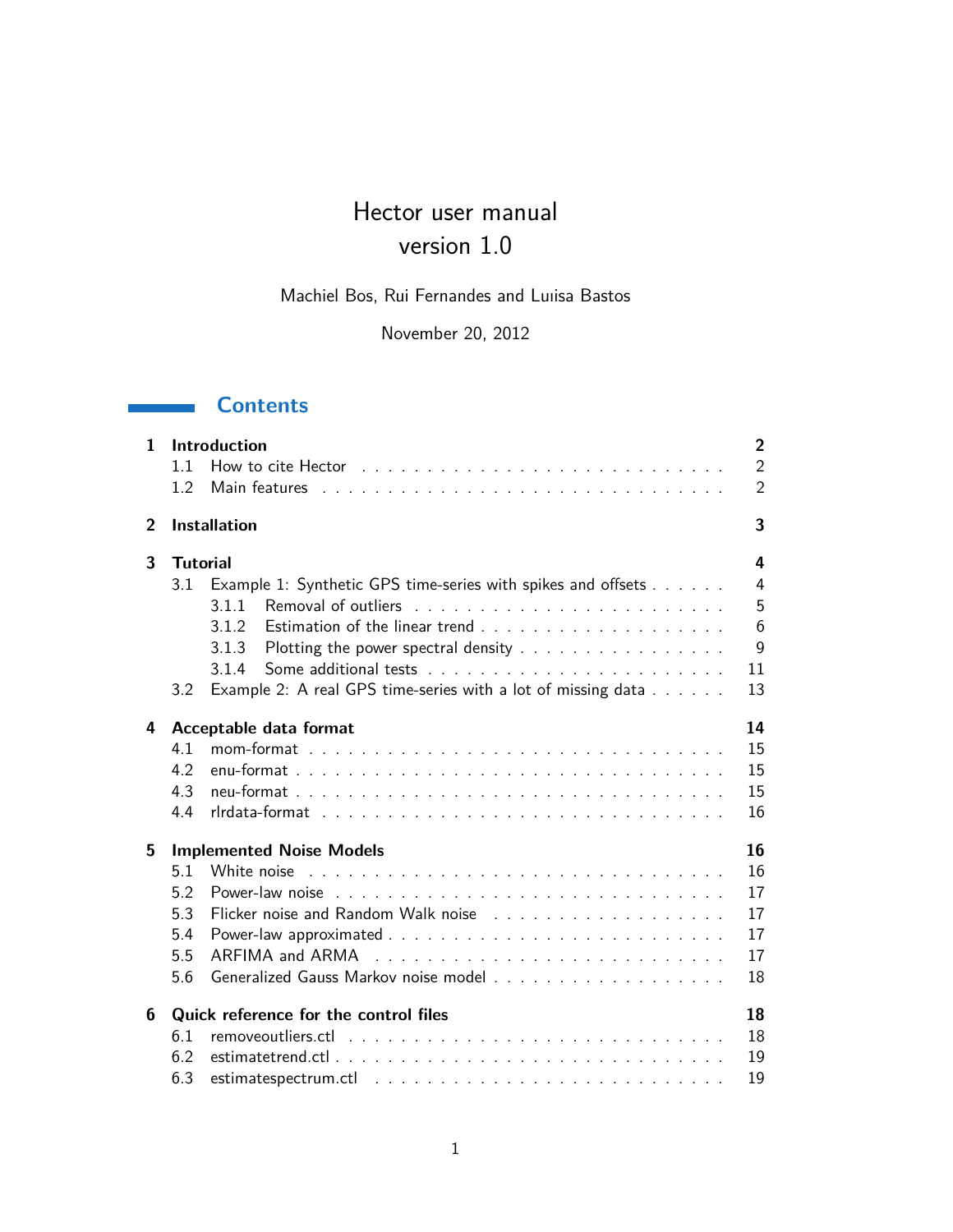#### **7 License and Copyright 20**

### **1 Introduction**

Hector is a software package that can be used to estimate the linear trend in timeseries with temporal corelated noise. Trend estimation is a common task in geophysical research where one is interested in phenomena such as the increase in temperature, sea level or GNSS derived station position over time. It is well known that in most geophysical time-series the noise is correlated in time (Agnew, 1992; Beran, 1992) and this has a significant influence on the accuracy by which the linear trend can be estimated. Therefore, the use of a computer program such as Hector is advisable.

Hector assumes that the user knows what type of temporal correlated noise exists in the observations and estimates both the linear trend *and* the parameters of the chosen noise model using the Maximum Likelihood Estimation (MLE) method. Since for most observations the choice of noise model can be found from literature or by looking at the power spectral density, this is sufficient in most cases.

Instead of using Hector, one can also use the CATS software of Williams (2008) which is a good and popular choice. In fact, Hector was written from scratch in  $C_{++}$  with the objective to have a faster CATS. The reason is Hector is faster is that it accepts only stationary noise, with constant noise properties, and this allows the use of fast matrices operations. The obtained reduction in computation time is a factor of 10-100 compared to CATS, see Bos et al. (2012). On the other hand, CATS has the advantage that it offers a wider range of noise models. The choice is up to the user!

If the observations are non-stationary, then stationarity can be obtained by taking the first difference of the data or using an approximation of the noise model as explained by Bos et al. (2008, 2012) where also more information on the theoretical background and more references can be found.

This manual starts in section 2 by explaining how to install Hector on your computer. In section 3 a tutorial on using Hector is presented using two examples of analysing synthetic GPS data with offsets and outliers and a real GPS data set. This is followed by section 4 and 5 on acceptable data formats and implemented noise models respectively. Finally, a quick reference of the parameters in the control files are presented in 6.

#### **1.1 How to cite Hector**

If you find the Hector program useful, please cite it in your work as:

Bos, M. S., Fernandes, R. M. S., Williams, S. D. P., and Bastos, L. (2012). Fast Error Analysis of Continuous GNSS Observations with Missing Data.J. Geod., ?:?–?

#### **1.2 Main features**

The main features of Hector are:

1. Correctly deals with missing data. No interpolation or zero padding of the data nor an approximation of the covariance matrix is required (as long the noise is, or has been made, stationary).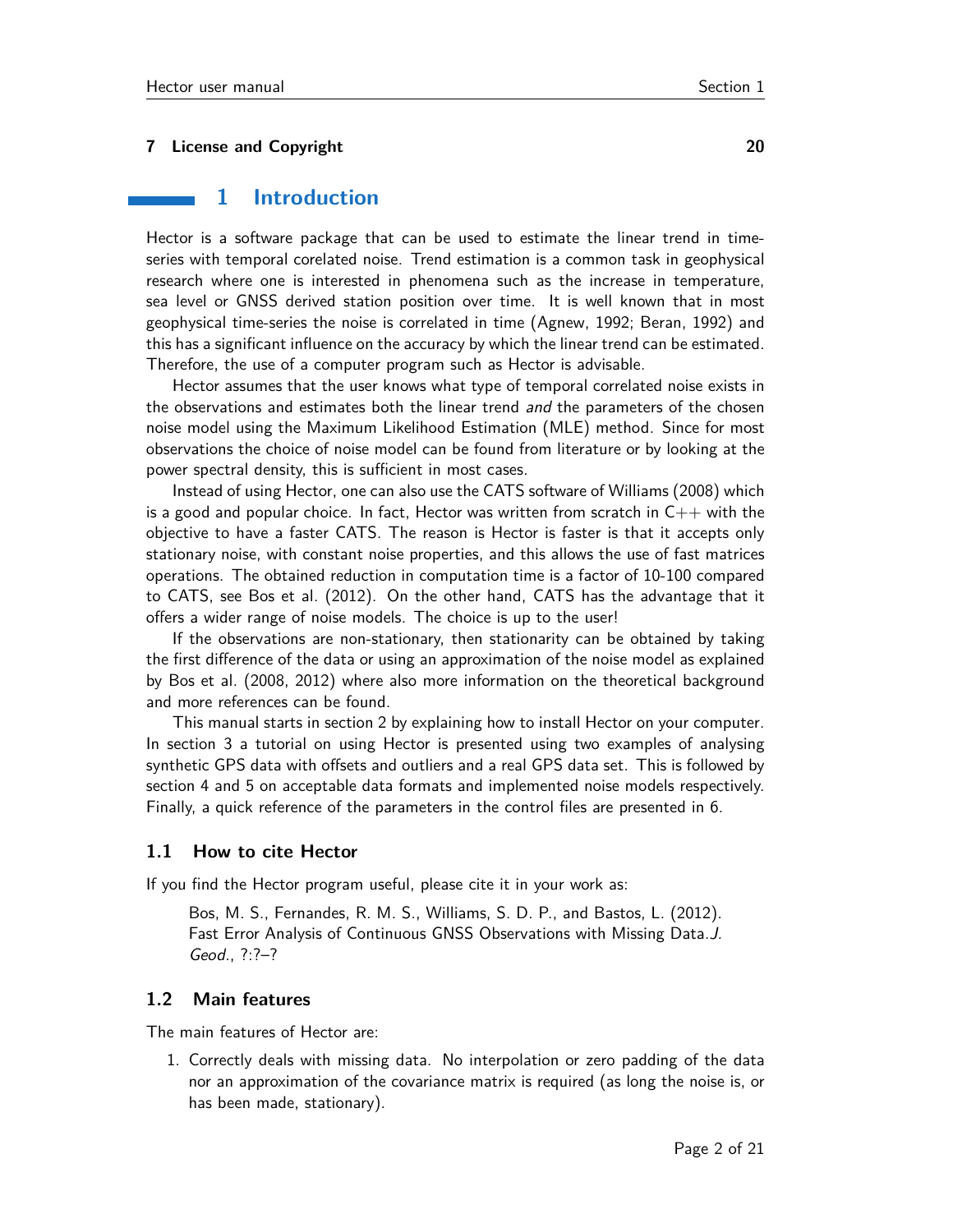- 2. Allows yearly, half-yearly and other periodic signals to be included in the estimation process of the linear trend.
- 3. Allows the option to estimate offsets at given time epochs.
- 4. Includes power-law noise, ARFIMA, generalized Gauss-Markov and white noise models. Any combination of these models can be made.
- 5. Allows taking the first difference of the data if power-law noise model is chosen (including combination of white, flicker and random walk).
- 6. Comes with programs to remove outliers and to make power spectral density plots.

# **2 Installation**

The hector software package is mainly intended to be run on computers with Unixlike operating systems. For the Linux operating system, a convenient debian binary package can be downloaded from http://chbos.nl/hector. Hector requires the AT-LAS (http://math-atlas.sourceforge.net/), FFTW3 (http://www.fftw.org/) and the GSL (http://www.gnu.org/software/gsl/) libraries and these should be installed first. On a computer with the Ubuntu linux distribution one can simply type:

```
sudo apt-get install libfftw3-3 libatlas3gf-base libgsl0ldbl
```
The installation procedure of hector on a 64-bit computer is now:

```
sudo dpkg -i hector_1.0_amd64.deb
```
This will put the binaries in /usr/bin, the documentation (including this manual) in /usr/share/doc/hector and the examples in /usr/share/hector/examples. The man pages of the binaries are stored in /usr/share/man/man1.

For 32-bit computers one should replace the debian package by hector 1.0 i386.deb. To remove the 64 bit hector package, type:

```
sudo dpkg -r hector_1.0_amd64.deb
```
If this installation went successful, then one can skip the rest of this section and try out the examples. For other systems the source code of Hector needs to be downloaded and compiled using a  $C++$  compiler such as  $g++$ . This will also require the installation of some extra development libraries to obtain the header files:

```
sudo apt-get install libfftw3-dev libatlas-dev libgsl0-dev
```
If these extra three libraries have been installed in their default directories, then one can compile the Hector source code by going to the hector-1.0/ directory and type:

make sudo make install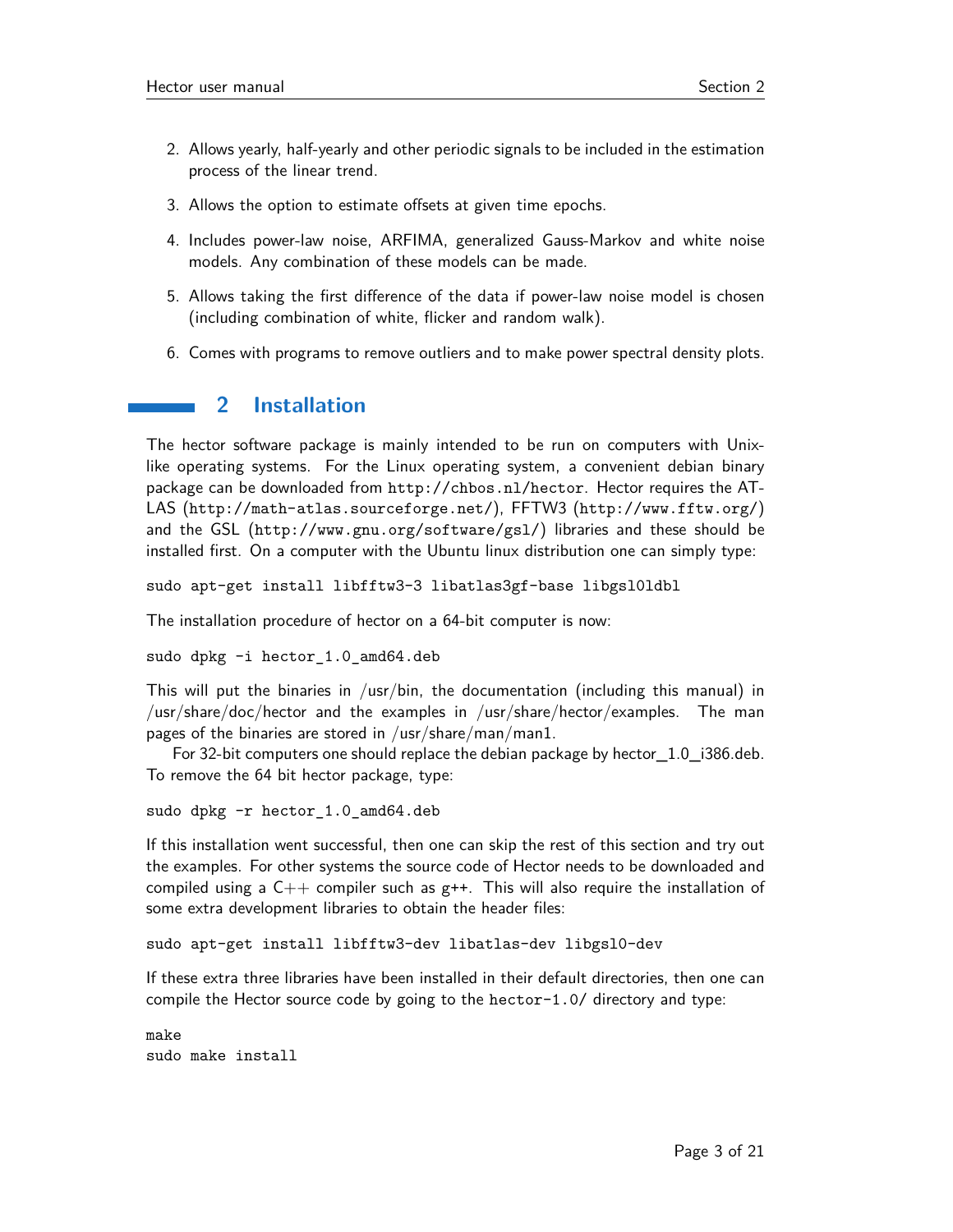| Name             | Description                                             |
|------------------|---------------------------------------------------------|
| estimatetrend    | Main program to estimate a linear trend.                |
| estimatespectrum | Program to estimate the power spectral density from the |
|                  | data or residuals using the Welch periodogram method.   |
| modelspectrum    | Given a noise model and values of the noise parame-     |
|                  | ters, this program computed the associated power spec-  |
|                  | tral density for given frequency range.                 |
| removeoutliers   | Program to remove outliers from the data.               |
| date2mjd         | Small program to convert calender date into Modified    |
|                  | Julian Date.                                            |
| mjd2date         | The inverse of date2MJD.                                |

Table 1: List of programs provided by the Hector software package.

The programs, listed in Table 1, will by default be installed in the /usr/bin directory. If another directory for the binaries is required the variable PREFIX in Makefile.inc needs to be changed.

To run the examples one also need the Tcl scripting language and the gnuplot plotting program. Again, on an Ubuntu machine one can type:

sudo apt-get install pgplot tcl

# **3 Tutorial**

By going step by step through the analysis of some example data sets the working of Hector will be explained. First, we look at some synthetic GPS data.

#### **3.1 Example 1: Synthetic GPS time-series with spikes and offsets**

In the directory examples/ex1 a data file called TEST.enu is stored which represents some fictional GPS position data set. The file extension 'enu' stands for East-North-Up and these three components are stored in the  $2^{nd}$ ,  $3^{rd}$  and  $4^{th}$  column respectively. The first column contain the Modified Julian Date (MJD) which is convenient format to make plots. These data are stored in a simple ASCII text file and can be inspected by any normal text editor. When doing so, one will detect some additional header lines:

```
# sampling period 1.0
# offset 50284.0 0
# offset 50334.0 0
# offset 50334.0 1
# offset 50784.0 0
# offset 51034.0 0
```
The first line just tells the program that the sampling period of the data is daily  $(T=1)$ day). Furthermore, there are offsets at the MJD epochs 50284, 50334, 50784 and 51034. The last 0 indicates that these only occur in the East component  $(0=Ex, 1=North,$  $2=Up$ . If an offset occurs in more than one component, the header line for the offset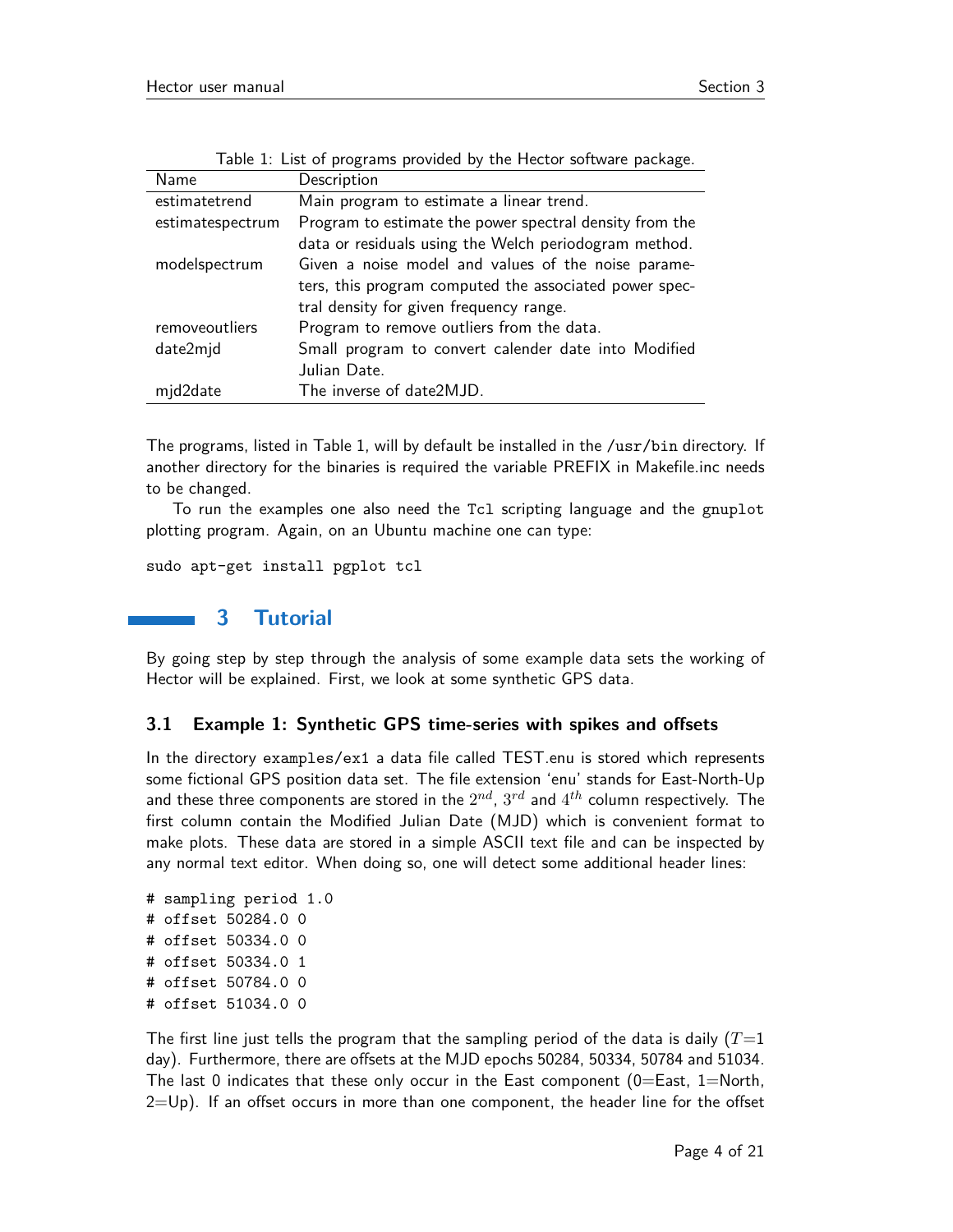

Figure 1: The raw data of the East component of TEST.enu.

is repeated such as is the case for MJD=50334. Hector cannot find the time of offset, these have to be provided by the user.

After these header lines, the data is given:

50084.0 -17.88951 -21.47271 -19.38038 50085.0 -16.88599 -20.40868 -18.27968 50086.0 -16.84916 -20.31029 -18.14525 ...

As explained before, each row contains the time (MJD), East, North and Up component. The east component (column 2) can be plotted in gnuplot using the command:

plot 'TEST.enu' using ((\$1-51544)/365.25+2000):2 with lines

The time values are converted from MJD to years. The result is shown in Figure 1 where one can detect the offsets and the presence of outliers.

#### **3.1.1 Removal of outliers**

To remove the outliers we need to run removeoutliers which requires a control file called removeoutliers.ctl. Hector uses various control files which are simple text files and the rows with the labels can occur in any order. If Hector cannot find a label, then it will complain. The contents of removeoutliers.ctl is:

| DataFile        | TEST.enu     |
|-----------------|--------------|
| DataDirectory   | $\cdot$ /    |
| OutputFile      | TEST_pre.mom |
| component       | East         |
| interpolate     | no           |
| firstdifference | no           |
| seasonalsignal  | ves          |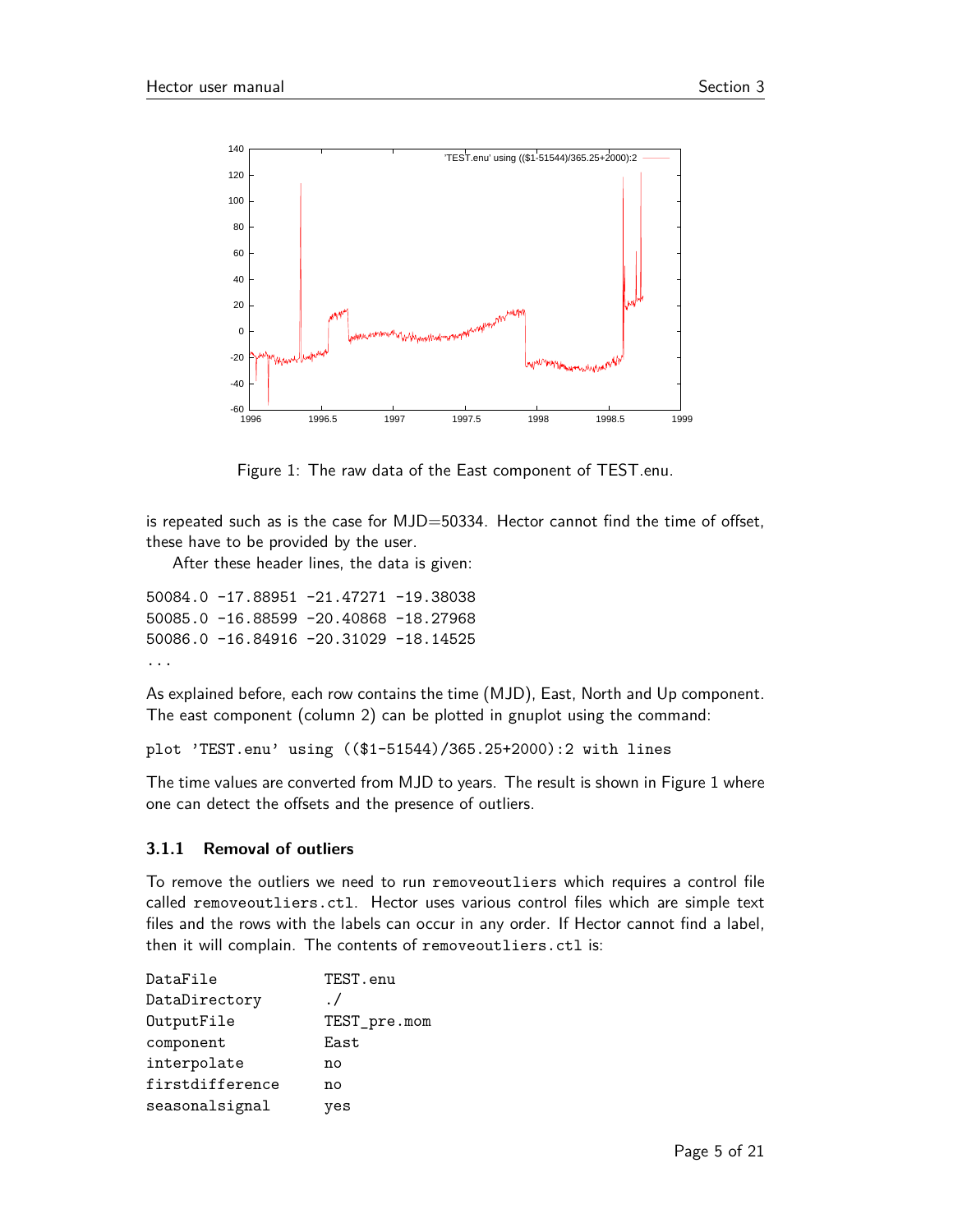| halfseasonalsignal | no  |
|--------------------|-----|
| periodicsignals    |     |
| estimateoffsets    | yes |
| IQ_factor          | 3.0 |
| PhysicalUnit       | mm  |
| ScaleFactor        | 1.0 |

The first line gives the name of the DataFile with the raw data which is TEST.enu in our case. The second line gives the directory where this file can be found and the third live contains the required name of the file with the preprocessed data (outliers removed): TEST\_pre.mom. The output will always be in mom-format which stands for MJD, Observations, Model. The last column is optional and since removeoutliers only replaces the raw observations with the preprocessed observations, no third column will be added. See section 4 for more details on the acceptable data format.

removeoutliers fits a linear trend to the raw data using ordinary least-sqares and afterwards subtracts this linear trend from the observations to create residuals. These residuals are ordered by size and the interquartile range is computed (this is the value of the residual at 75% of the sorted array minus the value of the residual at 25% of the sorted array). Any residual with a value less than 3 times this interquartile range below or above the median is considered to be an outlier (Langbein and Bock, 2004). This factor of 3 is set by the keyword IQ\_factor and can be changed by the user.

In this control file one must also give the physical unit of the data. This information is not essential but reminds the user to think about the unit of the data and if some scaling is required. Such scaling is set by the keyword ScaleFactor which is 1.0 in this case.

The linear trend is estimated assuming a white noise model and, as can be seen from the removeoutliers.ctl file, a seasonal (i.e. yearly) signal is also included in the estimation process. Offsets are also estimated. On the other hand, no half-seasonal signal is estimated nor any other periodic signal and the missing data is not interpolated. In principle one could take the first difference of the observations but this has not been done.

The results of removeoutliers, stored in TEST\_pre.mom, are shown in Figure 2 which have been generated with gnuplot using the command:

plot 'TEST.enu' using ((\$1-51544)/365.25+2000):2 with lines,\ 'TEST\_pre.mom' using ((\$1-51544)/365.25+2000):2 with lines

#### **3.1.2 Estimation of the linear trend**

Now that the outliers have been removed, we can estimate the linear trend. The parameters that control this analysis are given in the file estimatetrend.ctl:

| DataFile        | TEST_pre.mom |
|-----------------|--------------|
| DataDirectory   | $\cdot$ /    |
| OutputFile      | TEST out.mom |
| interpolate     | nο           |
| firstdifference | n۵           |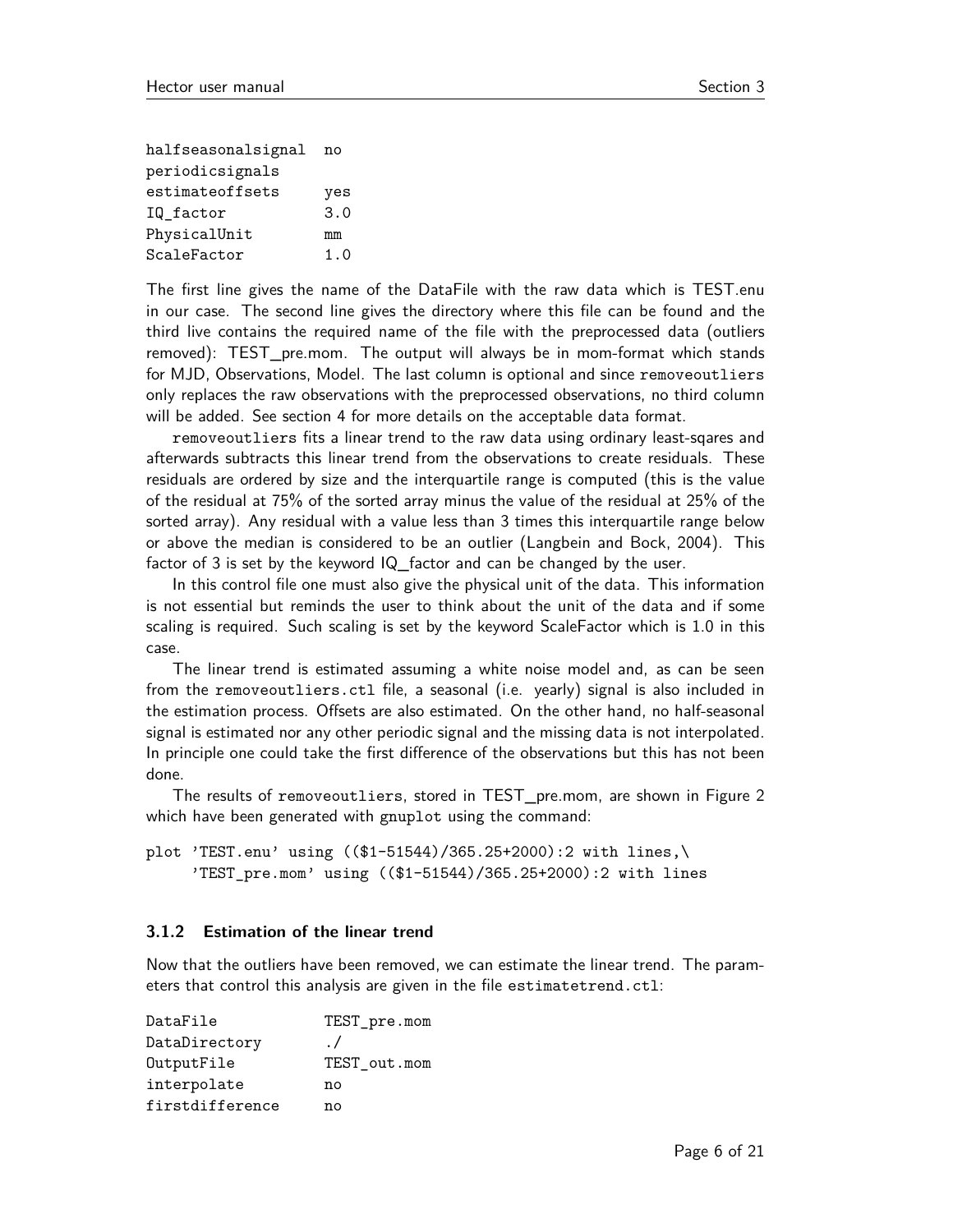

Figure 2: The raw and preprocessed data of the East component stored in TEST.enu and TEST\_pre.mom.

| seasonalsignal     | yes            |
|--------------------|----------------|
| halfseasonalsignal | no             |
| periodicsignals    |                |
| estimateoffsets    | yes            |
| NoiseModels        | Powerlaw White |
| LikelihoodMethod   | AmmarGrag      |
| MinimizingMethod   | NelderMead     |
| PhysicalUnit       | mm             |
| ScaleFactor        | 1. 0           |
|                    |                |

Again, there is the keyword DataFile which should be given by the name of the input file which is TEST\_pre.mom in this case because we are now going to use the preprocessed observations. These preprocessed observations together with the estimated trend in the third column, are written to the file name given after the keyword OutputFile. As before, the data is not interpolated and the first difference of the data is not applied. However, a seasonal signal and offsets are estimated. The chosen noise models are a combination of power-law noise plus white noise. Alternatively we could have chosen from: Flicker, RandomWalk, ARMA, ARFIMA or GGM (Generalized Gauss Markov) for the noise models.

The numerical method for finding the maximum likelihood value is the Nelder & Mead, also called Simplex, method. At the moment no other method has been implemented.

Note that if the ScaleFactor is not 1 in the file removeoutliers.ctl, then you probably want to set it to 1 in estimatetrend.ctl to avoid applying the scaling twice.

The program estimatetrend shows the following on the screen:

```
***************************
    Hector, version 1.0
```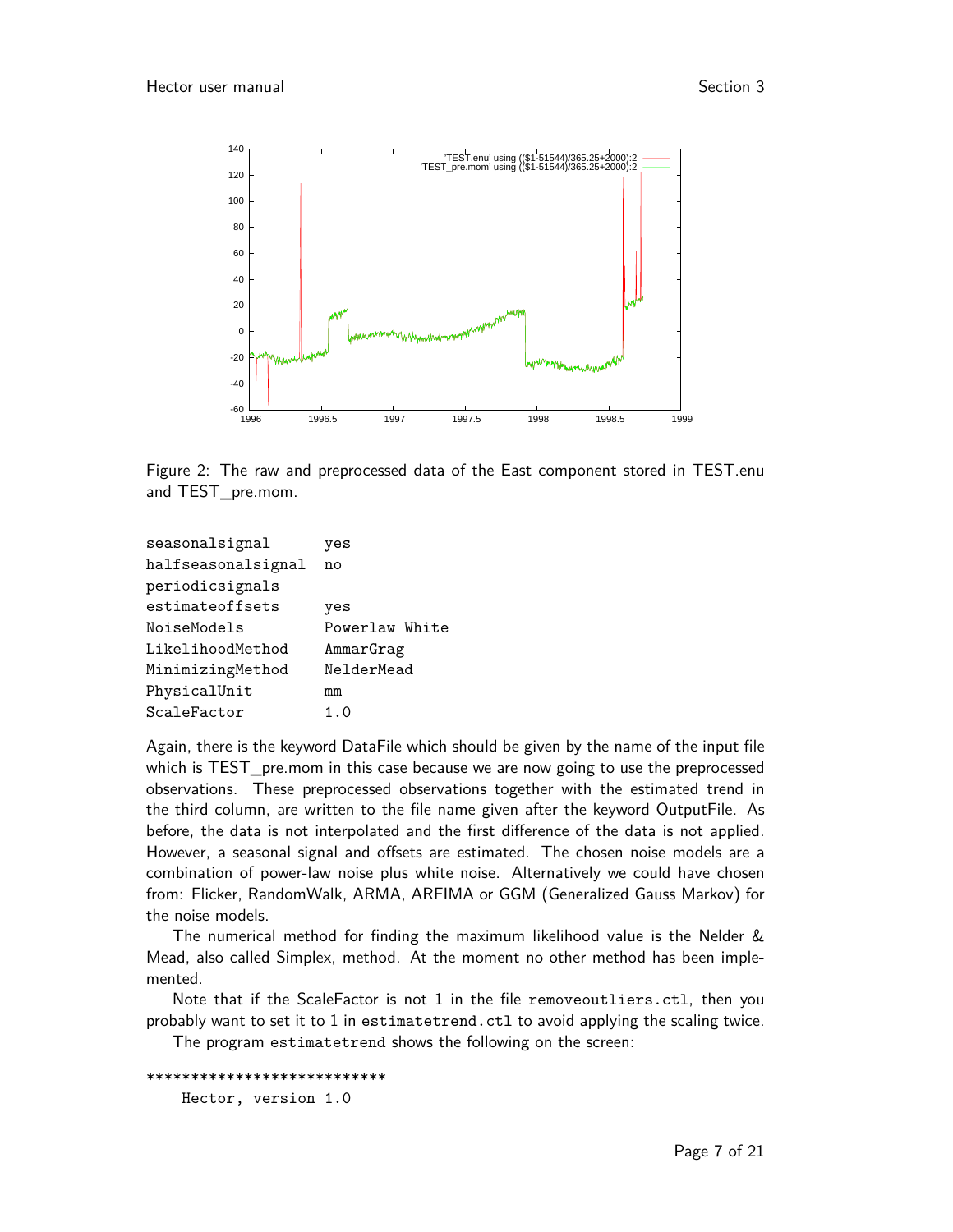```
***************************
Data format: MJD, Observations, Model
Filename : TEST_pre.mom
Number of observations: 1000
Percentage of gaps : 10.7
 ----------------
  AmmarGrag
----------------
Number of CPU's used (threads) = 4
    1 0.25000 0.17500 f()= 1736.224211 size=0.146
...
   41 0.51029 0.38316 f()= 1724.982836 size=0.000
converged to minimum at
   42 0.51033 0.38314 f()= 1724.982836 size=0.000
Likelihood value
--------------------
min log(L) = -1724.983AIC =3453.966
BIC =3463.555
Powerlaw: fraction=0.490
d = 0.3831 +/- 0.0868White: fraction=0.5103
No noise parameters to show
STD of the innovation noise: 1.6190
bias : 0.831535 +/- 0.994658 mm (at MJD=50583.500000)
trend: 16.393336 +/- 0.687413 mm/year
cos yearly : 4.090394 +/- 0.280224 mm
sin yearly : -3.936342 +/- 0.285006 mm
offset at 50284.0000 : 24.493855 +/- 0.687678 mm
offset at 50334.0000 : -24.686144 +/- 0.750109 mm
offset at 50784.0000 : -39.755662 +/- 0.702739 mm
offset at 51034.0000 : 38.529800 +/- 0.724268 mm
--> TEST_out.mom
Total computing time: 4.00000 sec
```
The first lines are self explanatory. The number of CPU's used is also shown to make sure that Multi-Threading on Multi-Core Processors is working. In this case 4 CPU's are used. The next few lines show the minimization steps of the negative value of the natural logaritm of the likelihood (which is thus maximised!).

Nowadays the quality of the chosen noise models in describing the noise in the data is evaluated using the Akaike Information Criteria (AIC) and the Baysian Information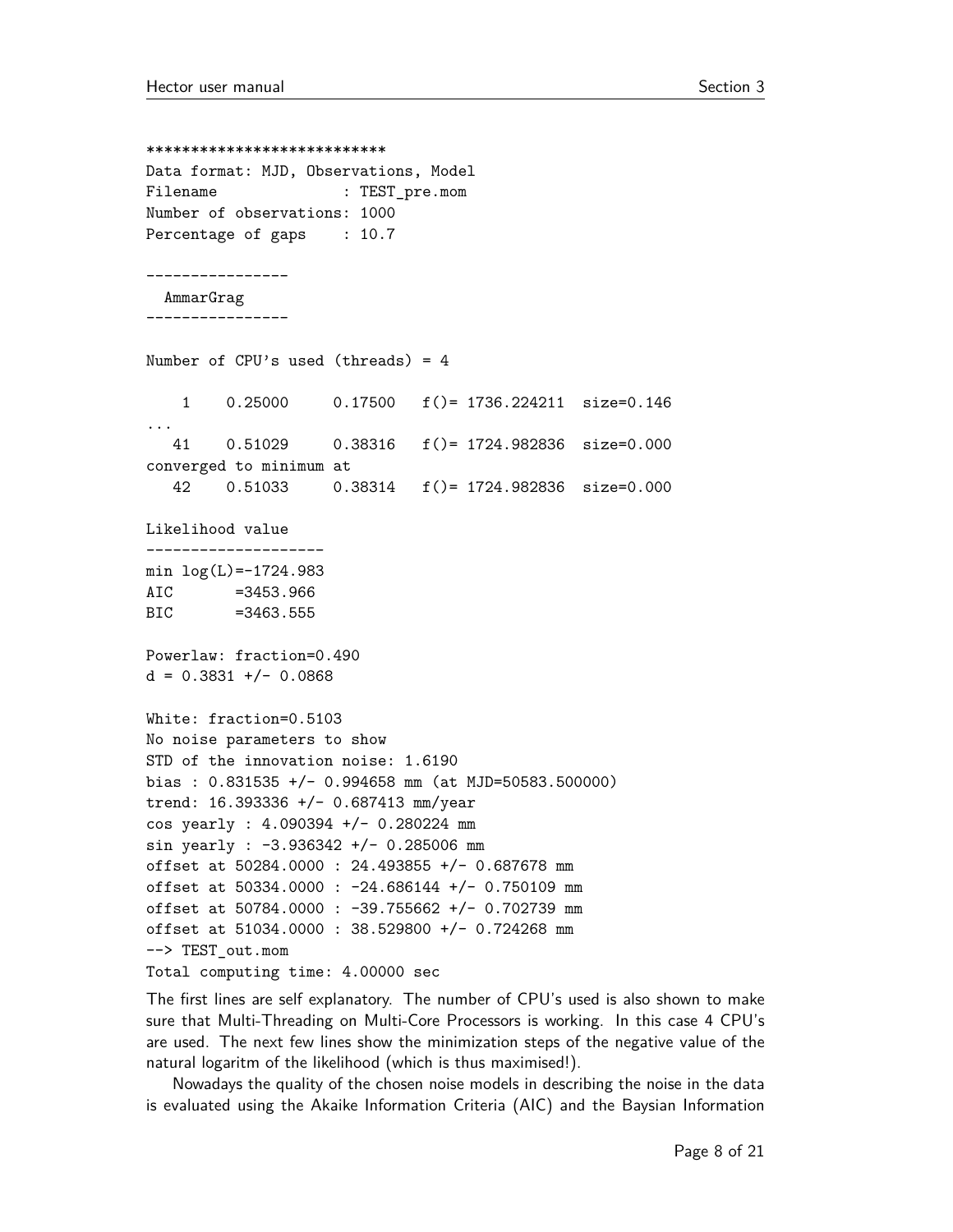Criteria (BIC). These values are shown below the value of the natural logarithm of the Likelihood value.

Since we are using white and power-law noise, two noise parameters need to be estimated. The first parameter  $(\phi)$ , determines the distribution of white and power-law noise ( $\phi = 1$  represents 100% white noise,  $\phi = 0$  represents 100% power-law noise). The second noise parameter is the slope of the power-law noise *d*. This is equal to 2*α* and −2*µ* which is found in other papers on time-series analysis of GPS time-series. The values of these two parameters need to be determined using the numerical minisation scheme and their values during each step (42 steps are needed before convergence has been reached) are shown in the output.

For white noise there is no additional parameter to estimate so, that is why there is this line "No noise parameters to show" in the output in the white noise section. More details on the noise models are given in section 5.

The rest of the lines show the estimated values of the model such as nominal bias (offset of the whole time-series), linear trend and a seasonal signal. To get the most accurate estimate of the linear trend, the linear trend in the design matrix has a zero mean. To explain this better, assume that we have 5 observations. The design matrix **H** looks like:

$$
\mathbf{H} = \begin{pmatrix} 1 & -2 \\ 1 & -1 \\ 1 & 0 \\ 1 & 1 \\ 1 & 2 \end{pmatrix}
$$
 (1)

The first column will estimate the nominal bias, the second the linear trend. The two columns are orthogonal since  $\mathbf{H}^T\mathbf{H}$  produces a diagonal matrix. Thus, the estimation of the nominal bias is not influenced by the estimation of the linear trend which is beneficial for the accuracy. It also means that the nominal bias corresponds to the value of the model at the time at row 3 (half of the time-series). hector notes this time in the output although in MJD. The program mjd2date can be used to convert in a calendar date.

Also shown in the output are the values of the estimated offsets. The results of estimatetrend, stored in TEST\_out.mom, are shown in Figure 3 which have been generated in gnuplot with the command:

```
plot 'TEST.enu' using (($1-51544)/365.25+2000):2 with lines,\
     'TEST_out.mom' using (($1-51544)/365.25+2000):2 with lines,\
     'TEST_out.mom' using (($1-51544)/365.25+2000):3 with lines
```
#### **3.1.3 Plotting the power spectral density**

We have used a power-law plus white noise model in our estimation process. To verify if this is correct, it is good to make a power spectral density (PSD) plot of the residuals (i.e. the difference between observations minus the estimated linear trend and additional offsets and periodic signals). This can be done using the program estimatespectrum which computes a Welch periodogram, stored in the file estimatespectrum.out. As usual, the behaviour of this program is controlled by the file estimatespectrum.ctl: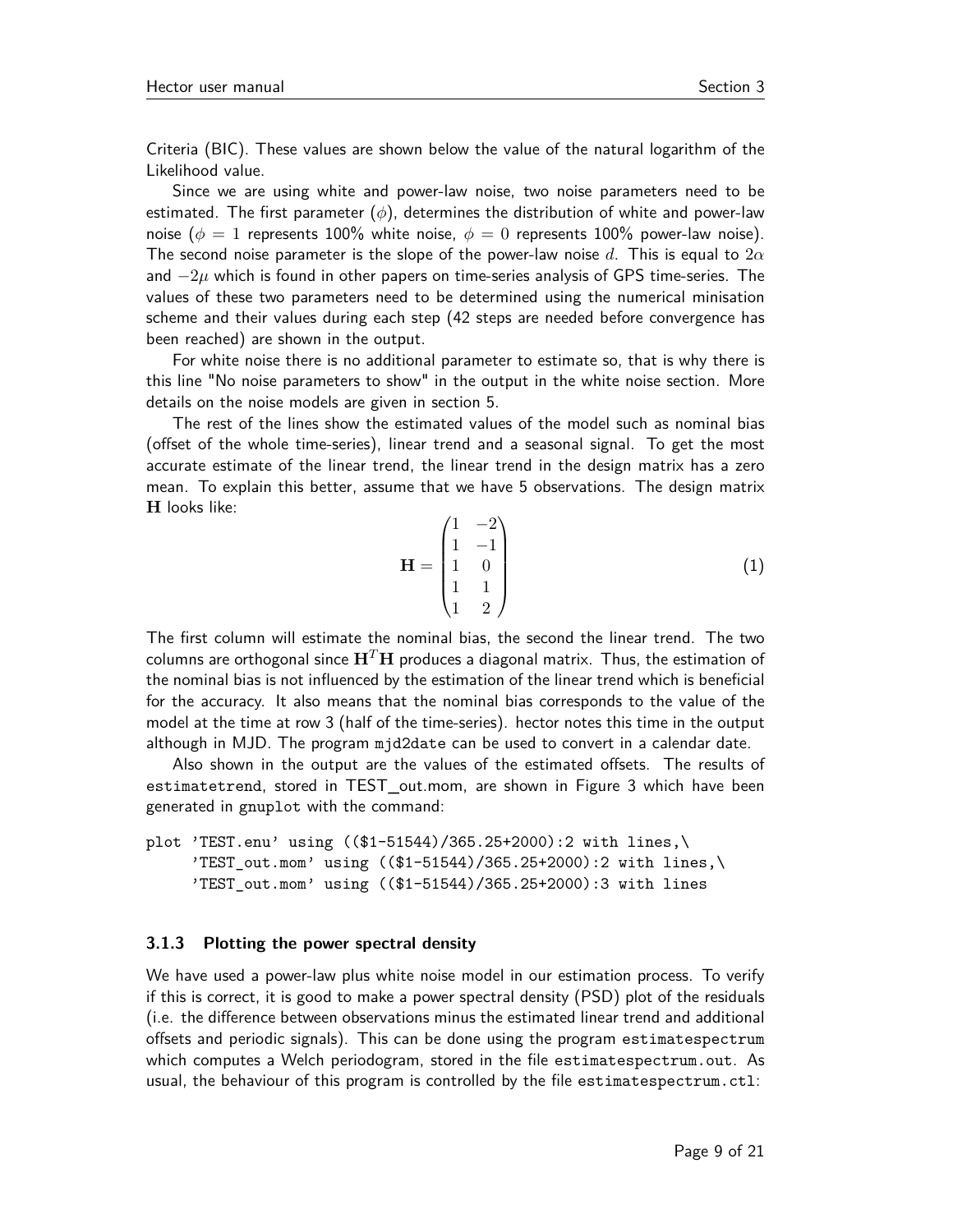

Figure 3: The raw, filtered data and the estimated model of the East component stored in TEST.enu and TEST out.mom.

| DataFile        | TEST_out.mom |
|-----------------|--------------|
| DataDirectory   | $\cdot$ /    |
| interpolate     | nο           |
| firstdifference | nο           |
| ScaleFactor     | 1.0          |

The contents of estimatespectrum.out is shown in Figure 4. By default the timeseries is devided into 4 parts by estimatespectrum. Since 50% overlap is used, there are 7 segments in total and in this case the length of each segment is 250 data points. The first and last 10% of each segment is smoothed to zero using a Parzen window function. If more segments are required, to get a better averaging of the periodograms but at the cost of a smaller frequency range, one can specify the number of divisions of the data on the command line. For example:

#### estimatespectrum 8

which will divided the time-series into 8 pieces, creating 15 segments due to the 50% overlap used. The area underneath the (one-sided) power spectral density plot should be equal to the variance of the time-series (Buttkus, 2000). This area underneath the PSD plot has been computed by simply assuming that each point represents a bar of width 1*/*∆*t* and adding them all up. Next, it is important to note the begin and end value of the frequency range.

---------------------- EstimateSpectrum ----------------------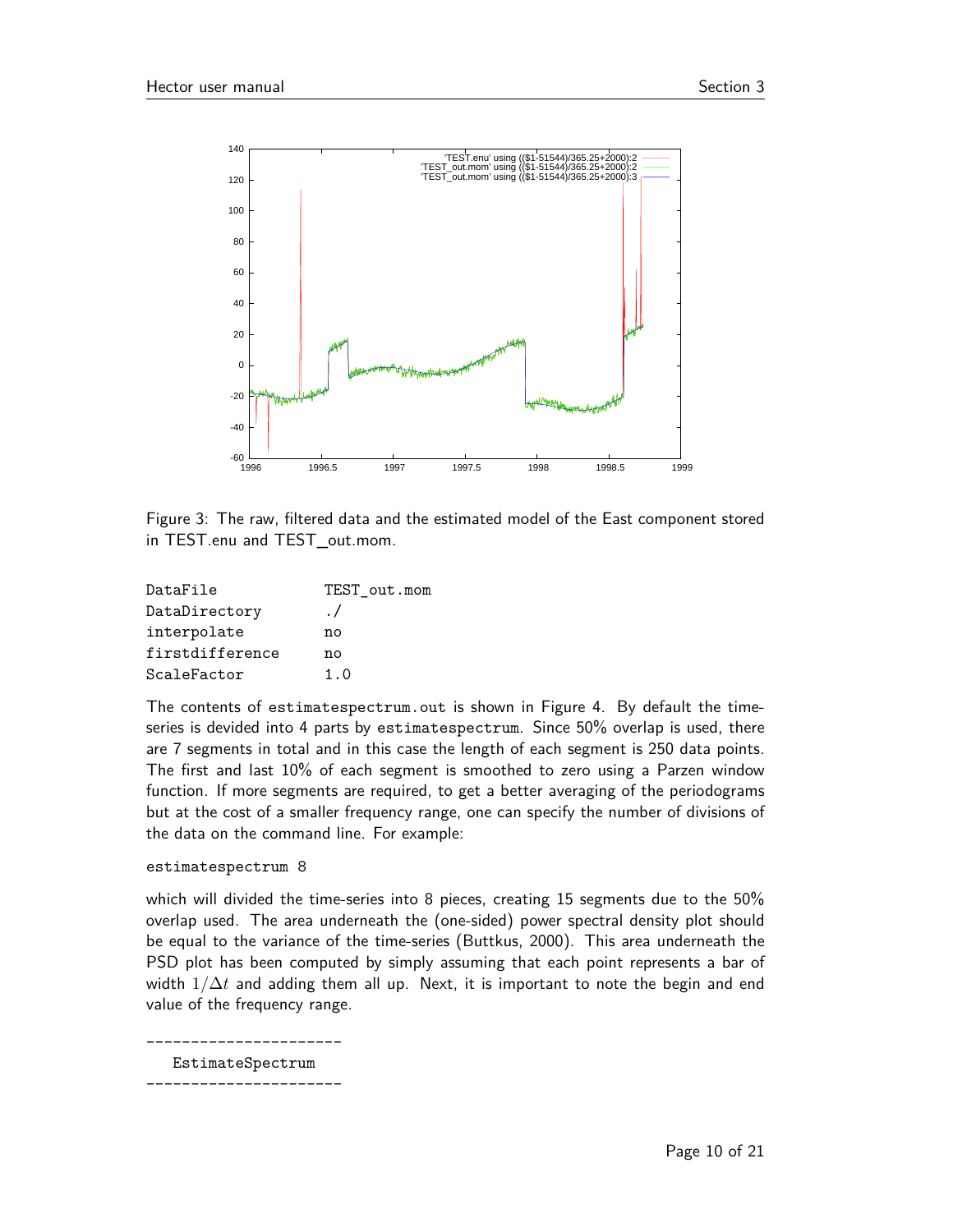```
Data format: MJD, Observations, Model
Filename : ./TEST_out.mom
Number of observations: 1000
Percentage of gaps : 10.7
Number of data points n : 1000
Number of data used N : 1000
Number of segments K : 7
Length of segments L : 250
Total variance in signal (time domain): 3.297
Total variance in signal (spectrum) : 3.123
freq0: 4.6296e-08
freq1: 5.7870e-06
```
The PSD of our estimated noise model can be computed using the program modelspectrum which has no control file and which saves its output in modelspectrum.out. However, note that it gets information on the required set of noise models from the file estimatetrend.ctl. Normally one makes a PSD after estimating the trend so this should not be an inconvenience. The user must manually enter the requested values for the noise parameters and provide the begin and end value of the frequency range. For our example, the input looks like:

---------------

ModelSpectrum

---------------

```
Enter the standard deviation of the innovation noise: 1.6190
Enter the sampling period in hours: 24
Enter fraction for model Powerlaw: 0.490
Enter fraction for model White: 0.5103
```
Powerlaw:

Enter value of fractional difference d:0.3831

White: 1) Linear or 2) logarithmic scaling of frequency?: 2 Enter freq0 and freq1: 4.6296e-08 5.7870e-06

The contents of estimatespectrum.out and modelspectrum.out are plotted in Figure 4.

#### **3.1.4 Some additional tests**

So far we have explained how to remove the outliers in the data, estimate the linear trend and how to make a PSD plot of the residuals. Before ending this section, we would like to show how some parameters can be changed. First, let us show the advantage of using the method of Bos et al. (2012) in terms of computation speed with respect to the standard method which is also implemented in Hector. To use the standard method change the likelihood method to FullCov in estimatetrend.ctl: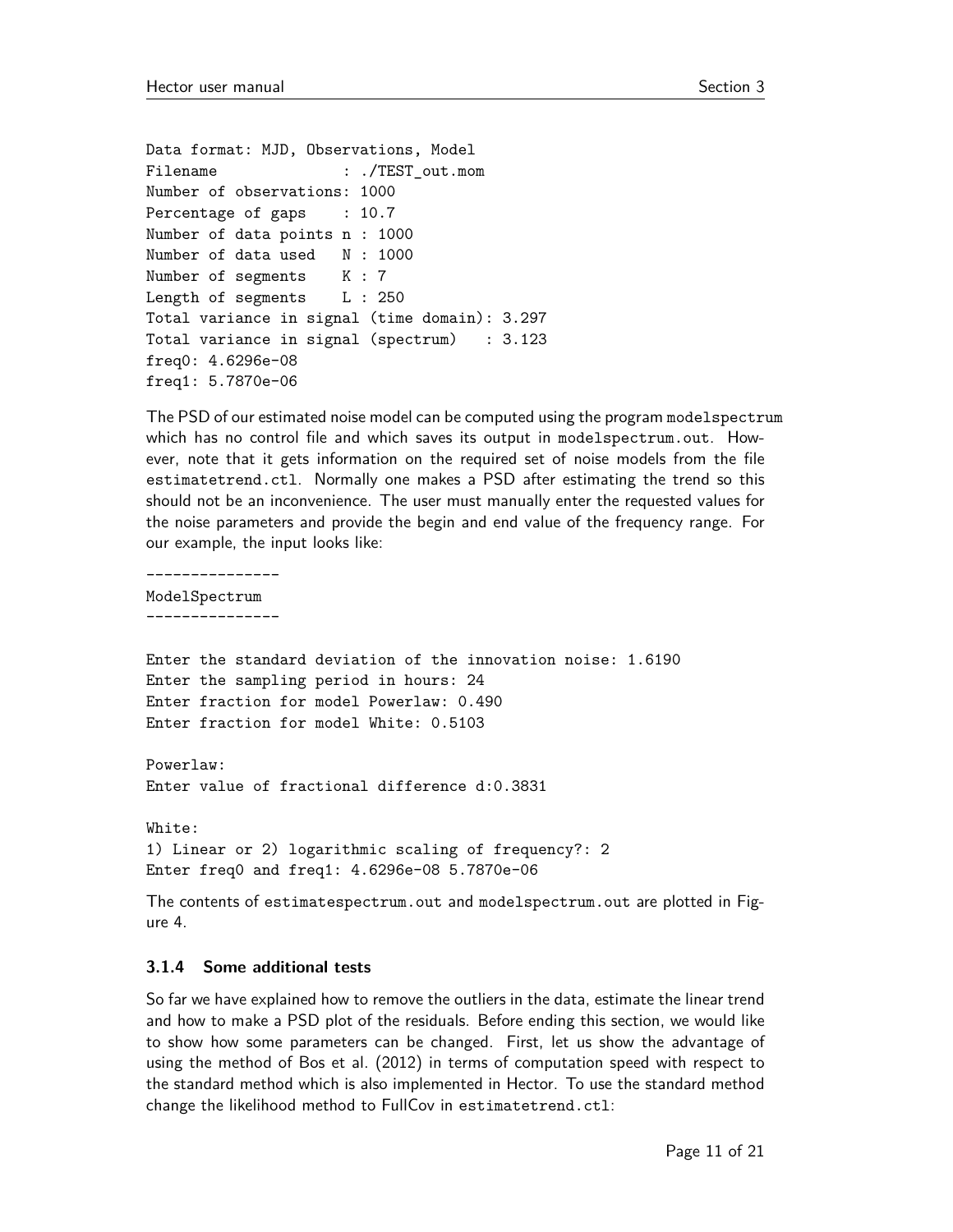

Figure 4: The PSD of the residuals and used noise model.

#### LikelihoodMethod FullCov

Running estimatetrend will now take about twice as long. Another method is 'Levinson' which is also slower than AmmarGrag but was used by Bos et al. (2008). Note that these three methods give the same answer as it should be. The Levinson method becomes a lot faster if the data is interpolated. This can be achieved by altering the keyword Interpolate in estimatetrend.ctl:

#### interpolate yes

After running estimatetrend, which is now faster, we get:

```
Powerlaw: fraction=0.671
d = 0.3713 +/- 0.0810
```

```
White: fraction=0.3292
No noise parameters to show
STD of the innovation noise: 1.6077
bias : -0.318693 +/- 1.035911 mm (at MJD=50583.500000)
trend: 15.485505 +/- 0.724109 mm/year
```
One can see that linear interpolation of the missing data does not have a large effect on the estimated noise parameters but the nomial bias and the linear trend are altered, although still within the 95% confidence interval  $(2\sigma)$ .

The spectral index is around 0.38, not too different from 0.5 which is the spectral index for flicker noise. To investigate what the linear trend error is for flicker plus white noise, we change the NoiseModels keyword to: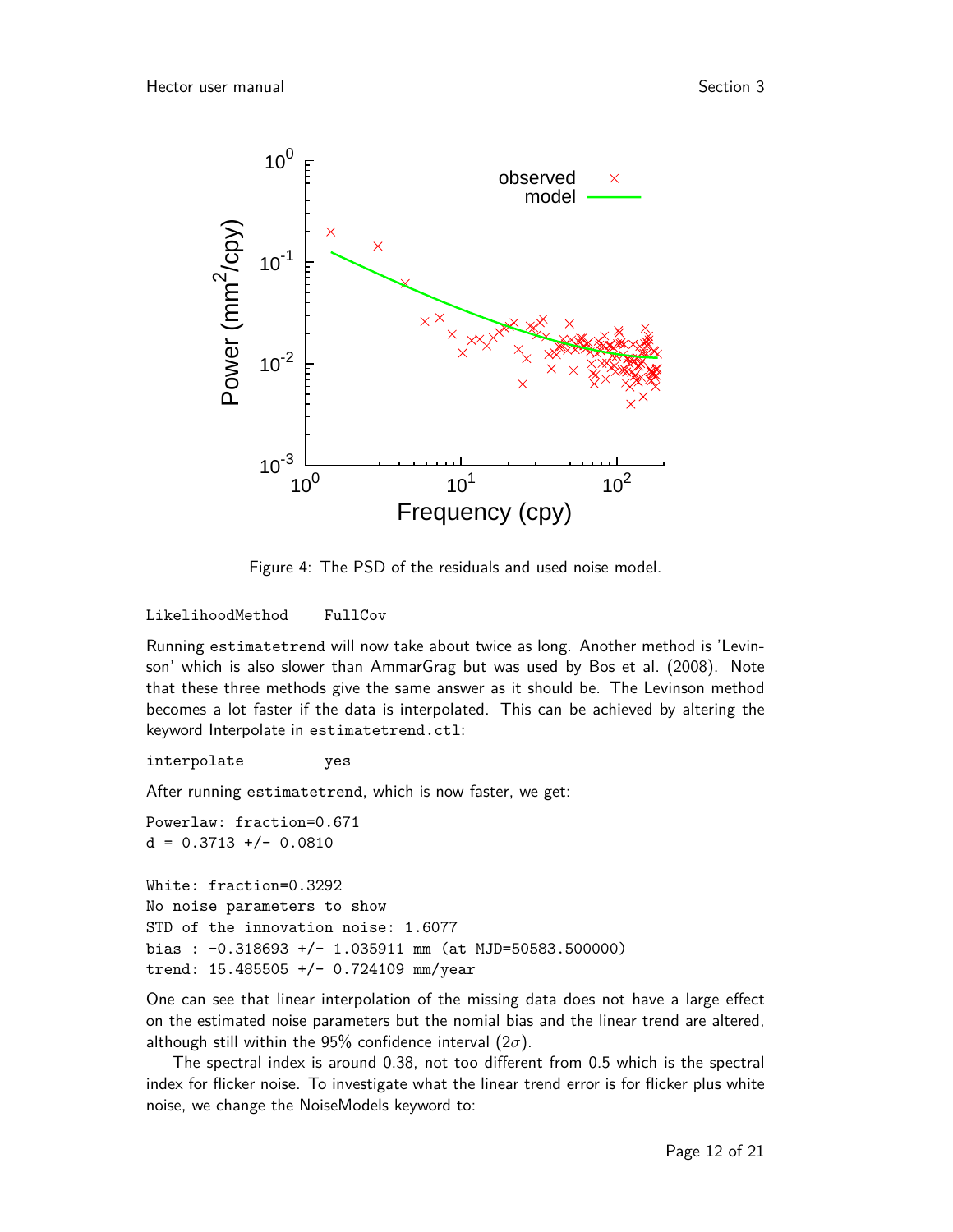NoiseModels Flicker White

However, estimatetrend does not accept this right away because flicker noise is nonstationary. Therefore, we also need to set the keyword firstdifference:

firstdifference yes

Now estimatetrend runs fine but note that there are now 20.42% missing data because the missing data were artificially created at random times. Taking the first-difference thus doubles the percentage of missing data. In real GPS time-series the effect is normally less because of the presence of segments of missing data instead of only a set of single missing data points. As a result, we obtain a larger trend uncertainty:

trend: 16.260990 +/- 4.542752 mm/year

If interpolation is used, then this result changes to:

trend: 15.467635 +/- 0.927564 mm/year

which is similar to the results obtained before.

Finally, one could use the approximation of the power-law covariance matrix as explained by Bos et al. (2012). This requires no interpolation and no first-difference:

| interpolation   | n۵                   |
|-----------------|----------------------|
| firstdifference | n۵                   |
| NoiseModels     | PowerlawApprox White |
| TimeNoiseStart  | 1000.0               |

Now the result is:

bias : 0.870049 +/- 0.962471 mm (at MJD=50583.500000) trend: 16.437759 +/- 0.721958 mm/year

There is no single set up which works best for all situations. Nevertheless, the Ammar-Grag likelihood method (i.e. how the likelihood value is computed) is the fastest method when the number of missing data is less than around 50%, otherwise the FullCov method should be used. For GPS time-series the spectral index is normally around 0.5 (equal to  $\alpha = 1$  or  $\nu = -1$ ) and we obtain in most case the best result with the noise model combination "PowerlawApprox White".

#### **3.2 Example 2: A real GPS time-series with a lot of missing data**

GPS position time-series are normally given in a Cartesian reference frame with the origin at the centre of the Earth, with the X and Y-axes lying in the equatorial plane and with the X-axis passing through the Greenwich meridian. For plate tectonic research it is more convenient to use the North, East and Up reference frame. This also separates the Up component, which is normally noisier, from the North and East component. In the directory examples/ex2 the script convert\_sol\_files.tcl performs this transformation. This script reads all filenames with the .sol extention in its directory and converts each file from a Cartesian XYZ to a a geodetic East, North and Up reference frame (enu-format, see section 4). This .sol data format is a special format and contains the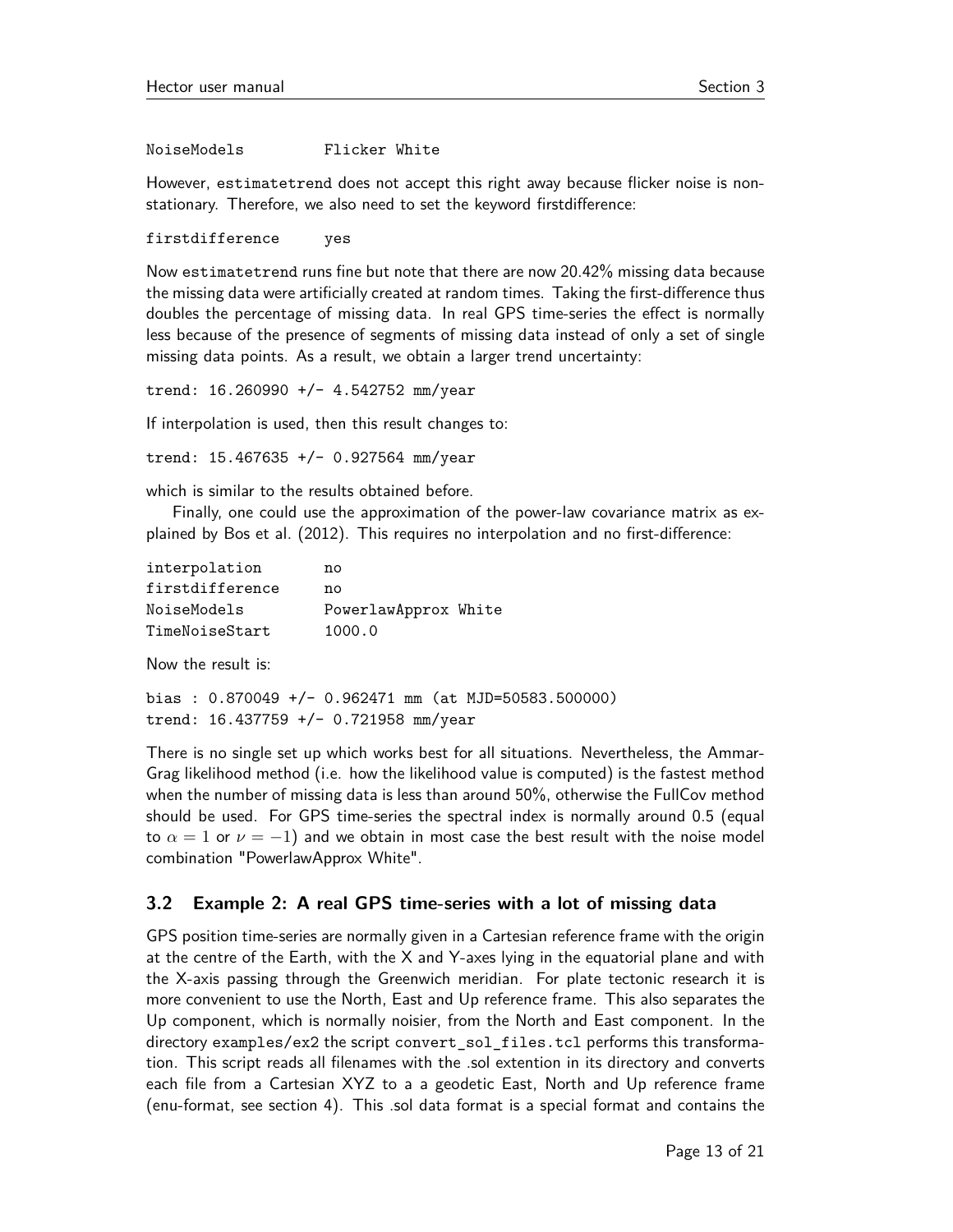date in the first column, the year-fraction in the second and the X, Y and Z component in metres in columns 2 to 5. For example, the first four lines of the file PHLW.sol given in the ex2 directory are:

2000-08-22 2000.639344 4728141.4515 2879662.3793 3157146.8947 2000-08-23 2000.642077 4728141.4479 2879662.3730 3157146.8923 2000-08-24 2000.644809 4728141.4520 2879662.3746 3157146.8909 2000-08-25 2000.647541 4728141.4585 2879662.3813 3157146.8986

Columns 6 to 11 are not shown but contain the autocovariance and cross-correlation values. This information is not used by Hector and can therefore safely be omitted.

Here, we are interested in the North component which must be specified in removeoutliers.ctl. After preprocessing the data with removeoutliers, we can run estimatetrend. A problem with this time-series is that it consists for 65% out of missing data. The AmmarGrag likelihood method works, but is not particularly fast when the number of missing data is more than 50%. Therefore, in this case one should use the FullCov likelihood method.

The results of running estimatetrend (North component) are:

Likelihood value

```
--------------------
min log(L) = -3157.577AIC = 6319.154BIC =6329.770
PowerlawApprox: fraction=0.140
d = 0.5388 +/- 0.0617White: fraction=0.8603
No noise parameters to show
STD of the innovation noise: 1.9233
bias : 113.351514 +/- 0.938288 mm (at MJD=53939.500000)
trend: 18.907049 +/- 0.143908 mm/year
cos yearly : 0.625495 +/- 0.211591 mm
sin yearly : 0.751631 +/- 0.238983 mm
--> PHLW_out.mom
Total computing time: 29.00000 sec
```
# **4 Acceptable data format**

Hector can accept various data formats which are described in this section. All of the are plain ASCII files and the time should always be increasing and the time step should be constant. The data format is specified by the extension of the filename. For example, the file name TEST.enu has the extension 'enu'.

For the mom and enu-format, the sampling period in days can be specified in the header as follows: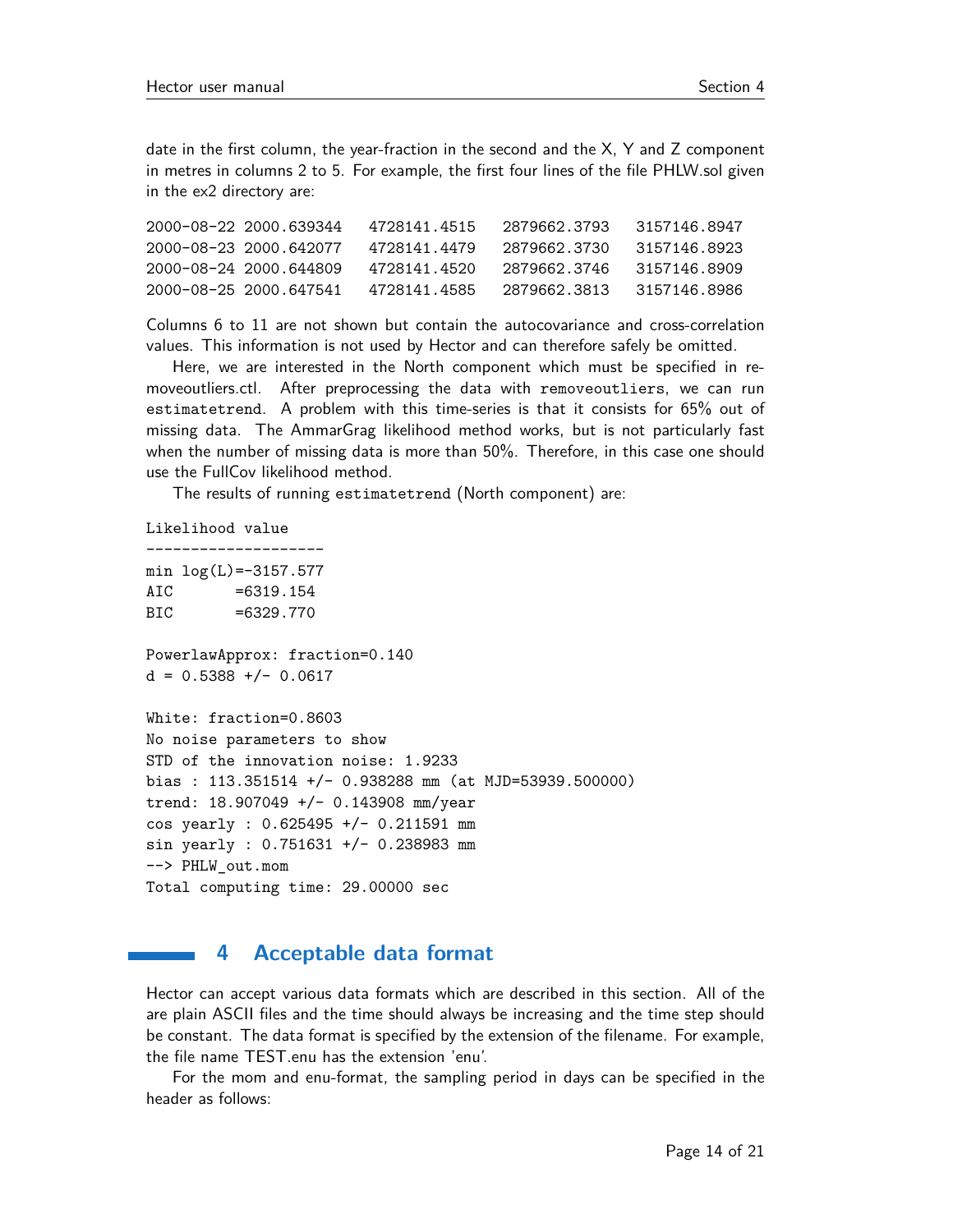

Figure 5: The preprocessed data and the estimated model of the North component of station PHLW, stored in PHLW\_out.mom.

#### # sampling period 1.0

If this information is missing, then hector tries to estimate the sampling period from the first few observations. The sampling periods it can detect automatically are: 0.5 hour, 1 hour, 1 day and 7 days. Note that this sampling period must always be given in days!

#### **4.1 mom-format**

This format expects 2 or 3 columns. The first column contains the time in MJD, the second the Observations. The third column is optional and should contain the estimated Model. Missing data are allowed.

#### **4.2 enu-format**

This format is similar to the mom-format but has four columns. The first column contains the time in MJD, the second to the fourth column contain the East, North and Up component. Missing data are allowed.

#### **4.3 neu-format**

This format is used by SOPAC (http://sopac.ucsd.edu/) and accepted by the CATS software. The first column contains the time as year-fractions and columns two to four contain the North, East and Up component in metres. Missing data are allowed. The unit of these files is normally metres and it is convenient to convert these to millimetres using the keyword ScaleFactor in removeoutliers.ctl. The year-fractions are converted inside Hector to MJD using the formula:

$$
MJD = floor(365.25 * (T - 1970) + 40587 + 0.1) - 0.5
$$
\n(2)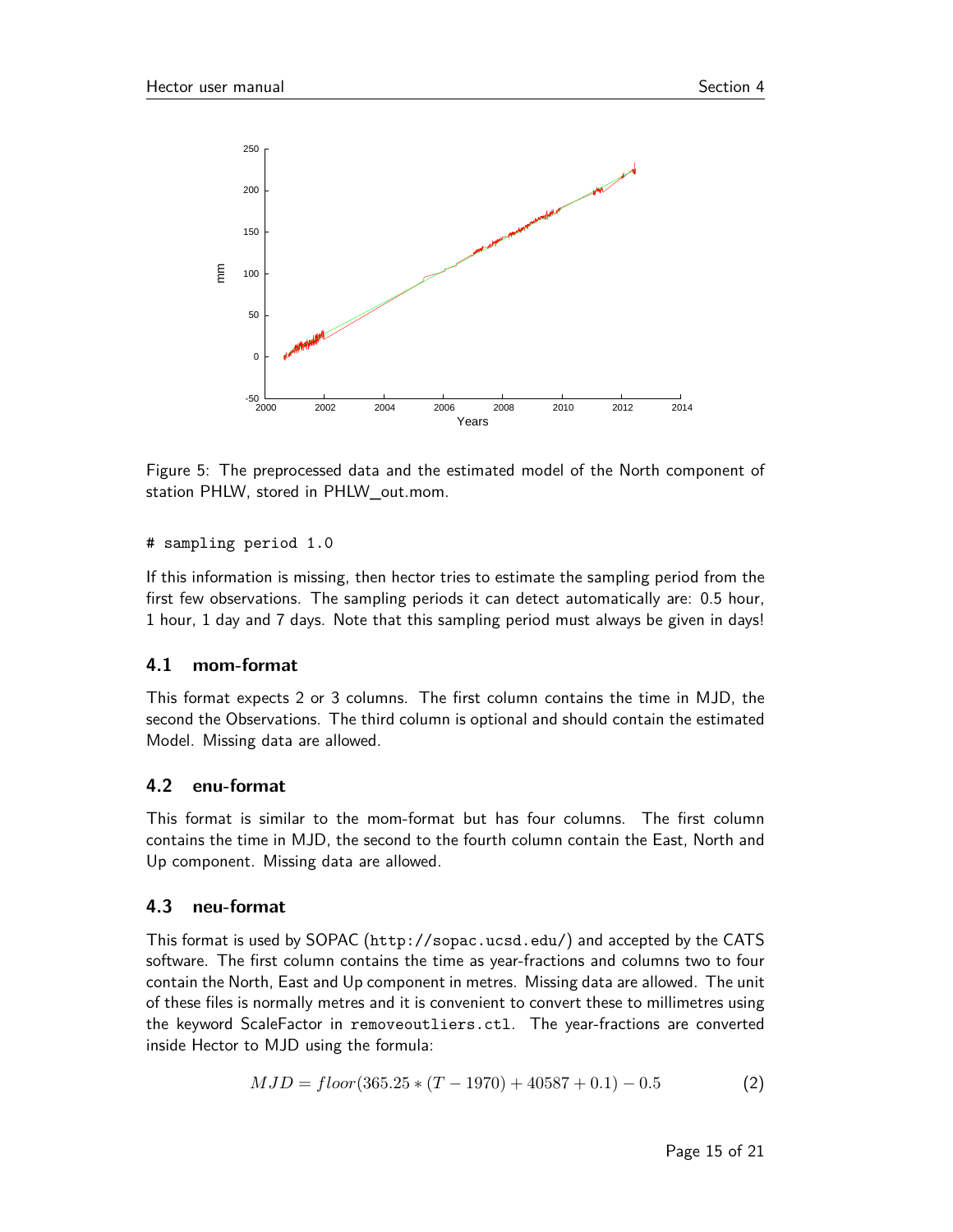This implies that only sampling periods which are an integer multiple of 1 day are acceptable. Hector can read the slightly different offset headers which are of the form, see the CATS manual (Williams, 2008):

# offset 2003.45479 7

#### **4.4 rlrdata-format**

Hector can read PSMSL's monthly data format, see http://www.psmsl.org/. To create an evenly spaced data set inside Hector, each month is assumed to take exactly 30.4375 days, equal to 730.5 hours.

# **5 Implemented Noise Models**

Hector can use various types of noise models and in addition, accepts various combinations of them with power-law plus white noise being the most popular for GPS time-series. Williams (2008) wrote the covariance matrix **C** of this particular combination as:

$$
\mathbf{C} = \sigma^2 \left( \cos^2 \phi \, \mathbf{I} + \sin^2 \phi \, \mathbf{E}(d) \right) \tag{3}
$$

where **I** is the unit matrix (equal to the covariance matrix for unit white noise) and **E** the covariance matrix for power-law noise which depends on the spectral index *d*. The distribution of the magnitudes of both noise models is controlled by the parameter *φ*. The total variance of the noise is set by  $\sigma^2$ . This has been generalized to:

$$
\mathbf{C} = \sigma^2 (\phi_1 (1 - \phi_2) \dots (1 - \phi_N) \mathbf{E}_1 + (1 - \phi_1) \phi_2 \dots (1 - \phi_N) \mathbf{E}_2 + (1 - \phi_1) (1 - \phi_2) \dots \phi_N \mathbf{E}_{N+1}) \tag{4}
$$

for  $N+1$  noise models. All  $\phi$ -parameters vary between 0 and 1. As was noted in section 1, only stationary noise is accepted. This creates a Toeplitz covariance matrix and only the first column of the covariance matrix needs to be stored. This column vector will be denoted by *γ*.

#### **5.1 White noise**

For white noise the covariance matrix is just the unit matrix The first column of the covariance matrix **C**, with  $\sigma = 1$ , is:

$$
\gamma_i = 1 \qquad \qquad \text{for } i = 0 \tag{5}
$$

$$
i \neq 0 \tag{6}
$$

Its one-sided power spectrum density is:

$$
S(f) = 2\frac{1}{f_s} \tag{7}
$$

where *f<sup>s</sup>* is the sampling frequency in Hz. If you integrate this from zero frequency to the Nyquist frequency, you get the variance that is observed in the time-series, as it should be.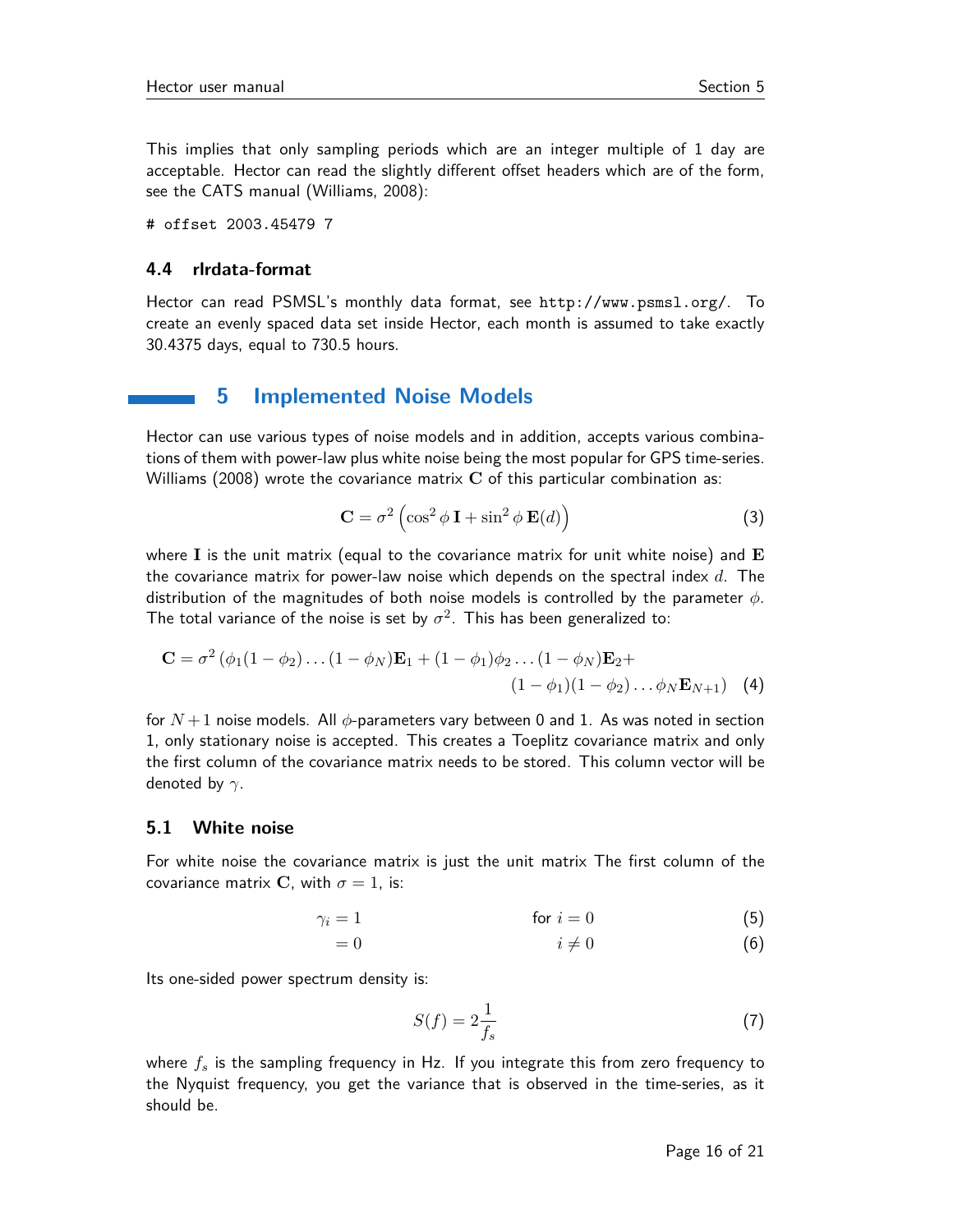#### **5.2 Power-law noise**

For power-law noise the first column of the covariance matrix is:

$$
\gamma_i = \frac{\Gamma(d+i)\Gamma(1-2d)}{\Gamma(d)\Gamma(1+i-d)\Gamma(1-d)}\tag{8}
$$

Its one-sided power spectrum density, with  $\sigma = 1$ , is:

$$
S(f) = 2\frac{1}{f_s} \frac{1}{(2\sin(\pi f/f_s))^{2d}}
$$
\n(9)

#### **5.3 Flicker noise and Random Walk noise**

Flicker noise and Random walk noise are simply two types of power-law noise where the spectral index *d* has the fixed value of 0.5 and 1.0 respectively.

#### **5.4 Power-law approximated**

Bos et al. (2012) note that it is still not clear what causes the noise in GNSS time-series, nor is it known when the noise started. This could be when the receiver was switched on or since the launch of the GNSS satellites or some geophysical signal that has always been present. They used this uncertainty to let the noise start at some arbitrary time in the past. Since the noise is weakly stationary, after some time the covariance matrix almost obtains a Toeplitz structure which means that fast matrix operations can be used. This Toeplitz approximation can be chosen using the name 'PowerlawApprox' after the keyword Noisemodels. In addition, one must specify the number of days before the start of the observation when the noise is assumed to have started after the keyword TimeNoiseStart. A value of 1000 is a good first guess.

#### **5.5 ARFIMA and ARMA**

The definition of the ARFIMA noise model is Sowell (1992):

$$
\Phi(L)(1-L)^{d}z_t = \Theta(L)\epsilon_t \tag{10}
$$

 $L$  is the backshift operator  $(Lx_i = x_{i-1})$ ,  $z_t$  is the residual at time  $t$  (observation minus modelled signal) and  $\epsilon$  is a white noise signal. In other words, Eq. (10) says that the residuals in the observations can be produced by applying some transformations on a white noise process. The operators  $\Phi$  and  $\Theta$  are defined as, see Hosking (1981) and Brockwell and Davis (2002):

$$
\Phi(L) = 1 - \phi_1 L - \phi_2 L^2 - \dots - \phi_p L^p \tag{11}
$$

$$
\Theta(L) = 1 + \theta_1 L + \theta_2 L^2 + \ldots + \theta_q L^q \tag{12}
$$

Note that the definition of the signs before the *θ* coefficients in Θ are sometimes inversed in the literature. The value of the integers *p* and *q* are set by the keywords AR\_p and MA\_q respectively in estimatetrend.ctl. It is advised to use values for *p* smaller than 5 to ensure that the MLE procedure always start with coefficients values for  $\phi_1, \ldots, \phi_p$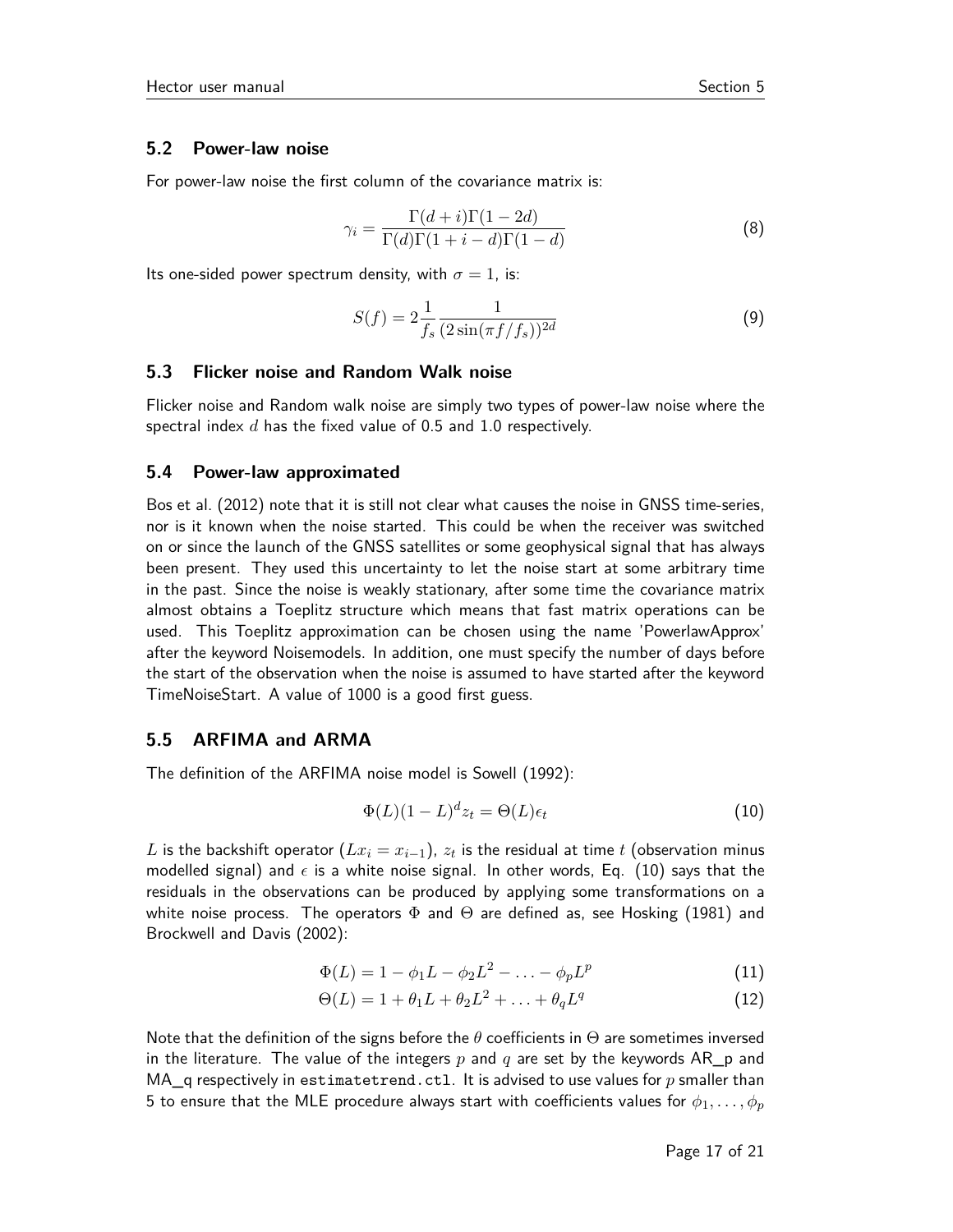of Φ(*L*) that produce stationary noise. If *p* and *q* are zero, then one obtains again a pure power-law noise process. We have implemented the method of Doornik and Ooms (2003) to compute the first column of the covariance matrix. For the special case when  $d = 0$ , we use the equations of Zinde-Wash (1988) and can be selected by using the name 'ARMA' after the keyword Noisemodels. For sea level research the first order auto-regressive noise model is a popular choice:  $ARMA(1,0)$ . For pure  $ARMA$  noise models faster Maximum Likelihood Methods exist, see for example Brockwell and Davis (2002), but Hector will give the same result.

#### **5.6 Generalized Gauss Markov noise model**

Langbein (2004) took the first order Gauss Markov noise model depending on the parameter *φ* and modified with an additional parameter, *d*, to create power-law noise with a slope of 2*d* in the power density spectrum which flattens to white noise at the very low and very high frequencies. The analytical expression for the autocovariance vector (with  $\sigma = 1$ ) for this noise model is:

$$
\gamma_i = \frac{\Gamma(d+i)(1-\phi)^i}{\Gamma(d)\Gamma(1+i)} {}_2F_1(d, d+i; 1+i; (1-\phi)^2)
$$
\n(13)

This noise model can be used using the name 'GGM' after the keyword Noisemodels in estimatetrend.ctl.

# **6 Quick reference for the control files**

#### **6.1 removeoutliers.ctl**

This file is read by removeoutliers.

| Keyword            | Label(s)                                                                |
|--------------------|-------------------------------------------------------------------------|
| DataFile           | name of file with observations                                          |
| DataDirectory      | directory where file with observations is stored                        |
| OutputFile         | name of file with observations and estimated model in<br>.mom format    |
| component          | only required for the .enu and .neu format. Select East,<br>North or Up |
| interpolate        | yes no                                                                  |
| firstdifference    | yes no                                                                  |
| seasonalsignal     | yes no                                                                  |
| halfseasonalsignal | yes no                                                                  |
| periodicsignals    | a sequence of numbers reprenting the period in days                     |
| estimateoffsets    | yes no                                                                  |
| <b>ScaleFactor</b> | a number to scale the observations                                      |
| PhysicalUnit       | the physical unit of the observations                                   |
| IQ factor          | the number used to scale the interquartile range                        |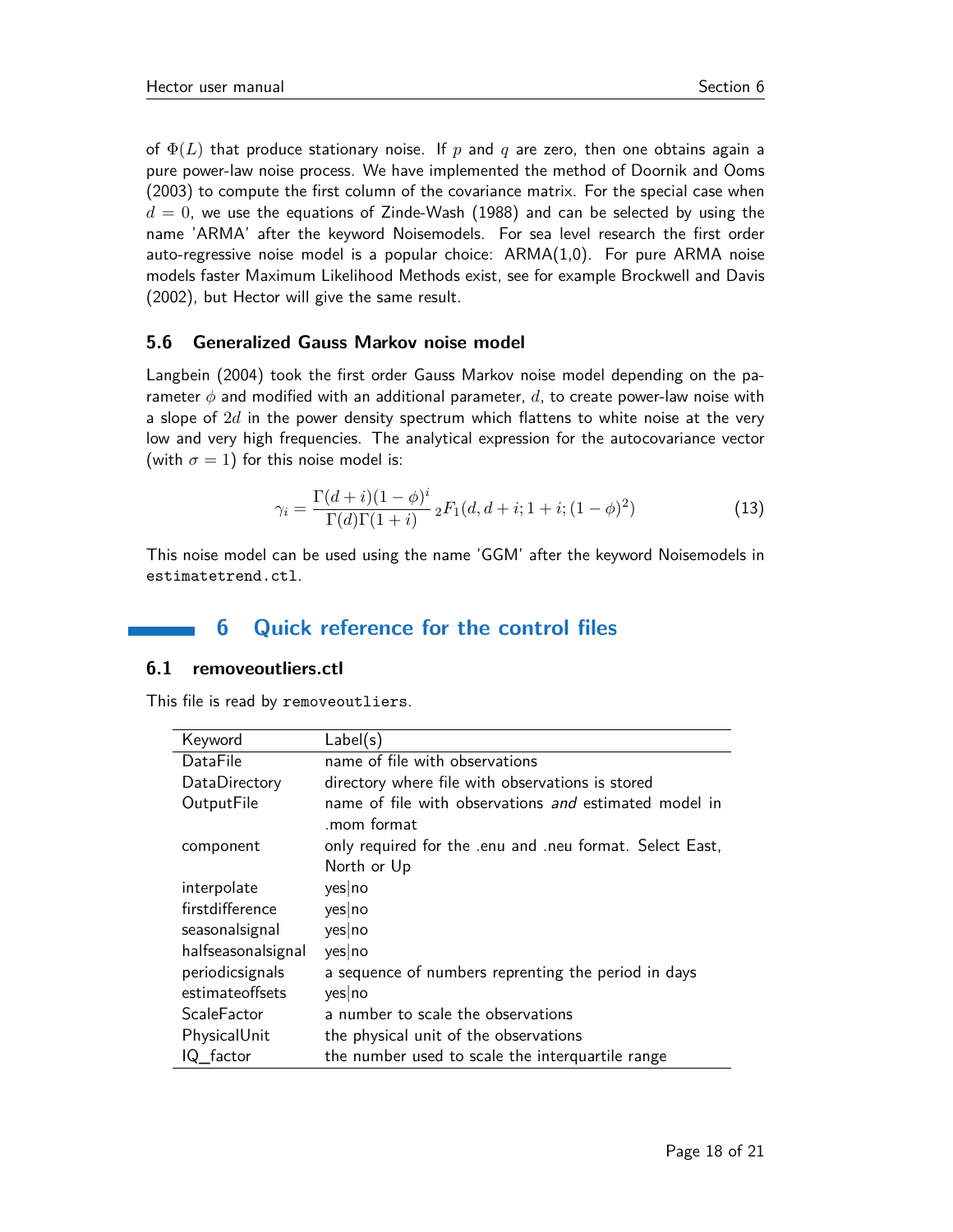### **6.2 estimatetrend.ctl**

This file is read by estimatetrend and by modelspectrum although the latter only reads the keyword NoiseModels and, if necessary, the keywords AR\_p, MA\_q and TimeNoiseStart. The program modelspectrum creates a file called modelspectrum.out.

| Keyword            | Label(s)                                                   |
|--------------------|------------------------------------------------------------|
| DataFile           | name of file with observations                             |
| DataDirectory      | directory where file with observations is stored           |
| OutputFile         | name of file with observations and estimated model in      |
|                    | mom format                                                 |
| component          | only required for the .enu and .neu format. Select East,   |
|                    | North or Up                                                |
| interpolate        | yes no                                                     |
| firstdifference    | yes no                                                     |
| seasonalsignal     | yes no                                                     |
| halfseasonalsignal | yes no                                                     |
| periodicsignals    | a sequence of numbers, separated by spaced, represent-     |
|                    | ing the period of the periodic signals in days             |
| estimateoffsets    | yes no                                                     |
| <b>ScaleFactor</b> | a number to scale the observations                         |
| PhysicalUnit       | the physical unit of the observations                      |
| <b>NoiseModels</b> | chose any set from: White, Flicker, RandomWalk, Pow-       |
|                    | erlaw, PowerlawApprox, ARFIMA, ARMA and GGM.               |
|                    | (Note: only White, Flicker, RandomWalk, Powerlaw can       |
|                    | be used when firstdifference=yes)                          |
| LikelihoodMethod   | chose one from: AmmarGrag, Levinson or FullCov             |
| MinimizingMethod   | <b>NelderMead</b>                                          |
| $AR_p$             | number of AR coefficients (only for ARFIMA or ARMA)        |
| $MA_q$             | number of MA coefficients (only for ARFIMA or ARMA)        |
| TimeNoiseStart     | number of days before the start of the observations when   |
|                    | it is assumed that the noise started (only for PowerlawAp- |
|                    | prox)                                                      |

### **6.3 estimatespectrum.ctl**

This file is read by estimatespectrum which creates a file called estimatespectrum.out.

| Keyword            | Label(s)                                         |
|--------------------|--------------------------------------------------|
| DataFile           | name of file with observations                   |
| DataDirectory      | directory where file with observations is stored |
| interpolate        | yes no                                           |
| firstdifference    | yes no                                           |
| <b>ScaleFactor</b> | a number to scale the observations               |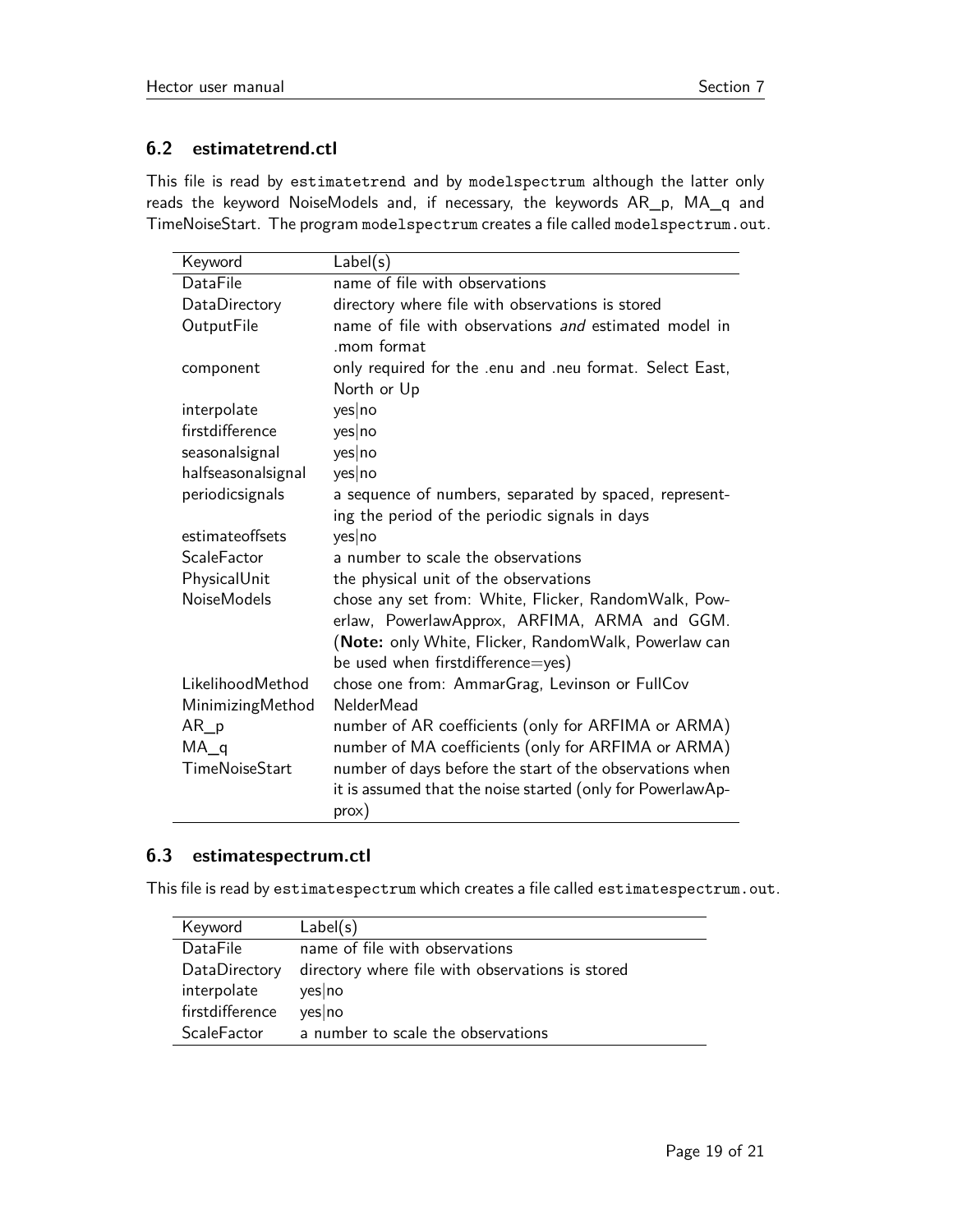## **7 License and Copyright**

Hector is Copyright © 2012-1016 Machiel Bos, Rui Fernandes and Luísa Bastos.

Hector is free software; you can redistribute it and/or modify it under the terms of the GNU General Public License as published by the Free Software Foundation; either version 2 of the License, or (at your option) any later version.

This program is distributed in the hope that it will be useful, but WITHOUT ANY WARRANTY; without even the implied warranty of MERCHANTABILITY or FITNESS FOR A PARTICULAR PURPOSE. See the GNU General Public License for more details.

You should have received a copy of the GNU General Public License along with this program; if not, write to the Free Software Foundation, Inc., 51 Franklin Street, Fifth Floor, Boston, MA 02110-1301 USA You can also find the GPL on the GNU web site.

### **References**

- Agnew, D. C. (1992). The time-domain behaviour of power-law noises. Geophys. Res. Letters, 19(4):333–336.
- Beran, J. (1992). Statistical methods for data with long-range dependence. Statistical Science, 7(4):404–416.
- Bos, M. S., Fernandes, R. M. S., Williams, S. D. P., and Bastos, L. (2008). Fast error analysis of continuous GPS observations. J. Geod., 82:157–166.
- Bos, M. S., Fernandes, R. M. S., Williams, S. D. P., and Bastos, L. (2012). Fast Error Analysis of Continuous GNSS Observations with Missing Data. J. Geod., ?:?-?
- Brockwell, P. and Davis, R. A. (2002). Introduction to Time Series and Forecasting. Springer-Verlag, New York, second edition edition.
- Buttkus, B. (2000). Spectral Analysis and Filter Theory in Applied Geophysics. Springer-Verlag Berlin Heidelberg.
- Doornik, J. A. and Ooms, M. (2003). Computational Aspects of Maximum Likelihood Estimation of Autoregressive Fractionally Integrated Moving Average Models. Computational Statistics and Data Analysis, 42:333–348.
- Hosking, J. R. M. (1981). Fractional differencing. Biometrika, 68:165–176.
- Langbein, J. (2004). Noise in two-color electronic distance meter measurements revisited. J. Geophys. Res., 109(B04406).
- Langbein, J. and Bock, Y. (2004). High-rate real-time GPS network at Parkfield: Utility for detecting fault slip and seismic displacements. Geophys. Res. Letters, 31:15.
- Sowell, F. (1992). Maximum likelihood estimation of stationary univariate fractionally integrated time series models. J. Econom., 53:165–188.
- Williams, S. D. P. (2008). CATS : GPS coordinate time series analysis software. GPS Solutions, 12(2):147–153.